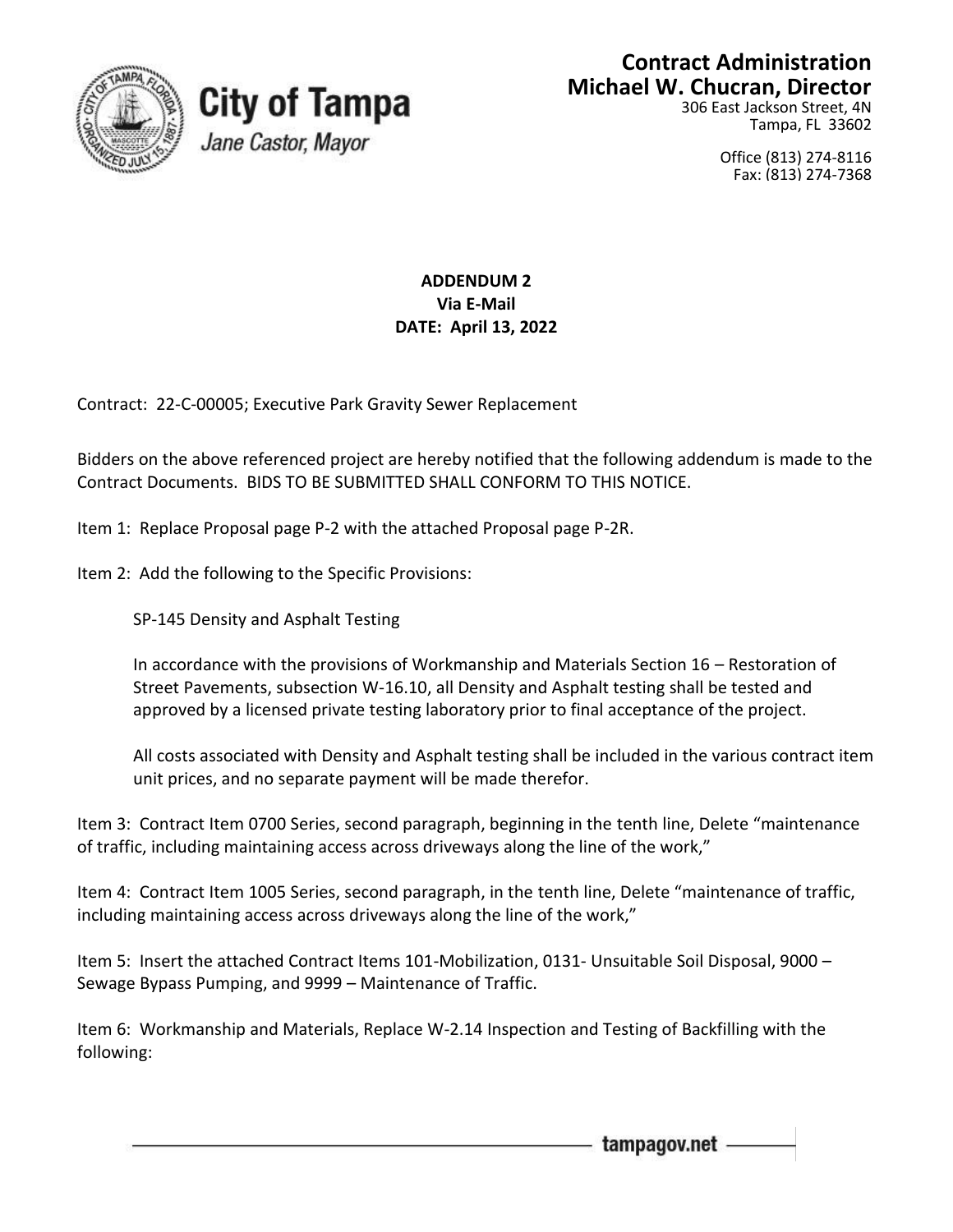W-2.14 Inspection and Testing of Backfilling

All backfill shall be subject to test by an approved third-party lab at the expense of the Contractor.

Item 7: Workmanship and Materials, W-16.10 Hot Bituminous Mixtures (Section 330) Type S Asphaltic Concrete (Section 331), 330-10.3.1 Density Control Nuclear Method, first paragraph, beginning on the eighth line, Delete "and determined by the City laboratory performing all acceptance testing"

Item 8: Workmanship and Materials, W-16.10 Hot Bituminous Mixtures (Section 330) Type S Asphaltic Concrete (Section 331), 330-10.3.3 Lots, third paragraph, third line, Delete "performed by the City laboratory performing acceptance testing"

Item 9: Workmanship and Materials, W-16.10 Hot Bituminous Mixtures (Section 330) Type S Asphaltic Concrete (Section 331), 331-5 Acceptance of the Mixture, 331-5.1 General, second paragraph, beginning in the third line, Delete "the City material testing laboratory or by"

Item 10: Workmanship and Materials, W-16.10 Hot Bituminous Mixtures (Section 330) Type S Asphaltic Concrete (Section 331), 331-5.2 Acceptance Procedures, first paragraph, second line, Delete "City"

Item 11: Workmanship and Materials, W-16.10 Hot Bituminous Mixtures (Section 330) Type S Asphaltic Concrete (Section 331), 331-5.2 Acceptance Procedures, second paragraph, (4), Delete "City"

Item 12: Replace plan sheet nos. C2.4 and C2.5 with the attached plans sheet nos. C2.4 and C2.5.

All other provisions of the Contract Documents and Specifications not in conflict with this Addendum shall remain in full force and effect. Questions are to be e-mailed to ContractAdministration@tampagov.net.

*Jim Greiner*

Jim Greiner, P.E., Contract Management Supervisor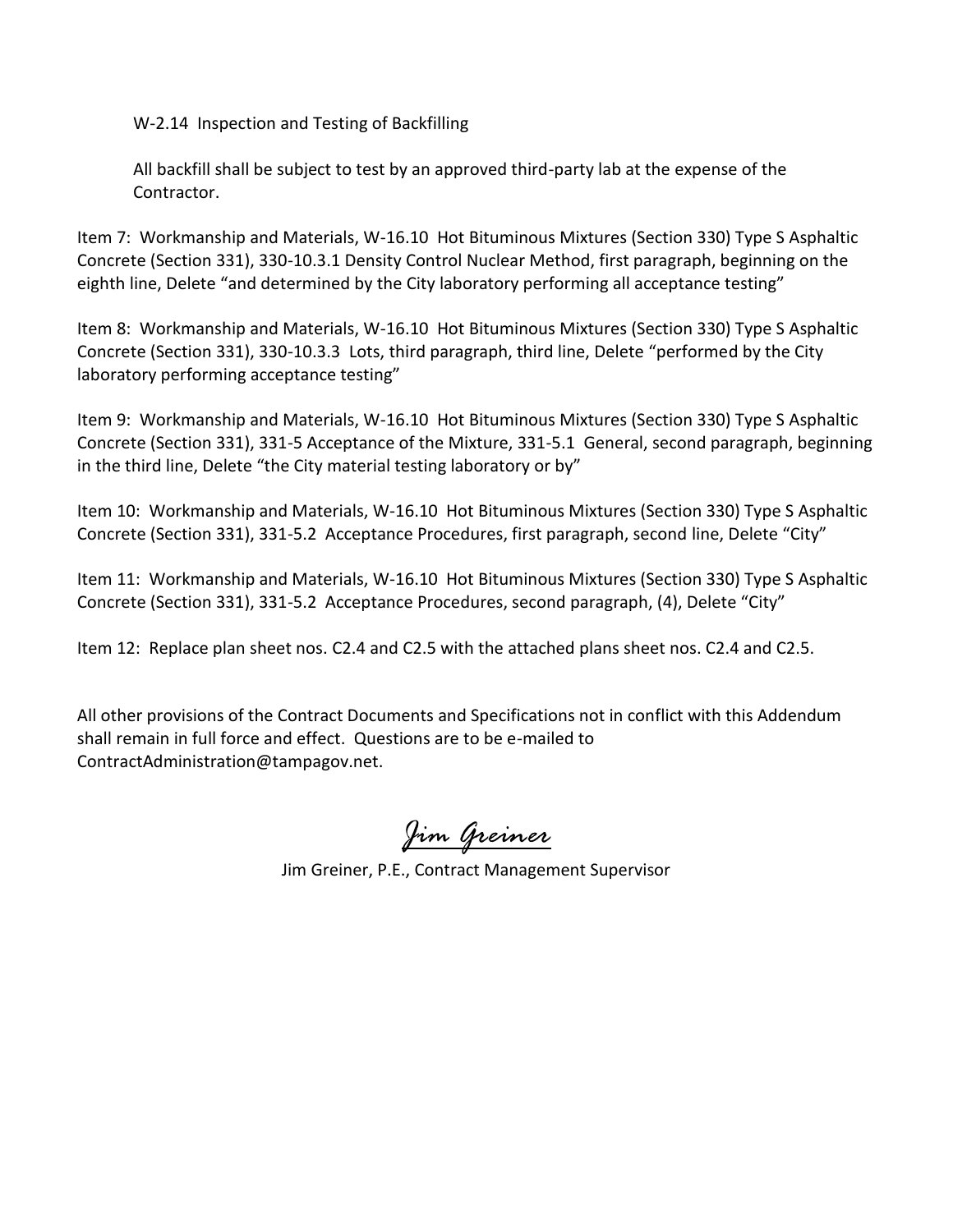| <b>Park Gravity Sewer Replacement</b><br>Contract: 22-C-00005<br>Executivo |
|----------------------------------------------------------------------------|
|----------------------------------------------------------------------------|

| Item No.    | Item                                                                     | Quantity         | Unit                     | Unit Price in Words | <b>Unit Price</b> | Total      |
|-------------|--------------------------------------------------------------------------|------------------|--------------------------|---------------------|-------------------|------------|
| 100         | Contingency                                                              |                  | $\overline{\phantom{0}}$ |                     | 100,000.00        | 100,000.00 |
| 101         | Mobilization                                                             |                  | Ea<br>E                  |                     |                   |            |
| 0130        | Additional Select Sand Fill                                              | $\overline{100}$ | .<br>ن                   |                     |                   |            |
| 131         | Jnsuitable Soil Disposal                                                 | 100              | .<br>ن                   |                     |                   |            |
| 0140        | terial<br>Additional Select Crushed Stone Ma                             | 50               | :<br>ن                   |                     |                   |            |
| 0520-1      | Gutter<br>Standard Concrete Curb or Curb and                             | 85               | ڭ                        |                     |                   |            |
| 0708.13     | cuts 6 to 13 $ft$ .<br>SDR-35, PVC Pipe Sewer in<br>8-Inch Diameter,     | $\rm 32$         | َبِ<br>تــ               |                     |                   |            |
| 0710.13     | 10-Inch Diameter, SDR-35, PVC Pipe Sewer in cuts 6 to 13 ft.             | 1860             | َبِ<br>ٺ                 |                     |                   |            |
| $1005 - 10$ | nce HDD, any length<br>10" PVC C900 Certa-Lock Gravity, by Close Tolerar | 673              | سا<br>نـــا              |                     |                   |            |
| 1706        | $(SDR-35)$<br>6-Inch Diameter PVC Pipe House Lateral                     | 408              | َبِ<br>تــ               |                     |                   |            |
| 2710        | $10" \times 6"$ Dia SDR-35 Wye                                           | $\div$           | Еã                       |                     |                   |            |
| 4000        | anhole Base<br>Precast Concrete Standard or Doghouse M                   | $\overline{0}$   | Ea<br>E                  |                     |                   |            |
| 4001        | Conflict MH at Station 24+35.1                                           | ↽                | ⊕                        |                     |                   |            |
| 4100        | Precast Concrete Manhole Barrel                                          | 55               | ن<br>ت                   |                     |                   |            |
| 4200        | Precast Concrete Manhole Cone                                            | 9                | Ea                       |                     |                   |            |
| 4600        | Cast Iron Manhole Frame and Cover                                        | $\tilde{\tau}$   | Ea<br>E                  |                     |                   |            |
| 4660        | 6-Inch Diameter PVC Cleanout and Cover                                   | Ľ                | Ea<br>E                  |                     |                   |            |
| 4700.2      | prop<br>2-inch Diameter PVC (SCH 80) Inside                              | $\overline{C}$   | َبِ<br>تـ                |                     |                   |            |
| 4700.6      | 6-inch Diameter PVC Pipe Manhole Outside Drop Connection                 | ဖ                | .<br>ٺ                   |                     |                   |            |
| 4700.8      | 8-inch Diameter PVC Pipe Manhole Outside Drop Connection                 | $\frac{6}{5}$    | نبا<br>نا                |                     |                   |            |
| 4900        | Connect to Existing Manhole, no existing pipe                            | 4                | Ea                       |                     |                   |            |
| 5051        | S.<br>Filling of Existing Sanitary Sewer                                 | 58               | $\check{\mathrm{c}}$     |                     |                   |            |
| 8000        | Permanent Pavement Base (Crushed Concrete)                               | 792              | خ                        |                     |                   |            |
| 8100.1      | (including testing)<br>Permanent Asphalt Pavement Type Superpave         | 742              | ton                      |                     |                   |            |
| 8900.2      | Bahia Sod                                                                | 110              | $\leq$                   |                     |                   |            |
| 9000        | Sewage Bypass Pumping                                                    |                  | S                        |                     |                   |            |
| 9300        | Sawcut Asphalt or Concrete Pavement, Driveways or Sidewalks              | 4272             | ٹا                       |                     |                   |            |
| 9400        | quantity<br>Mill 1" Existing Asphalt Pavement, any                       | 6233             | ર<br>ડ                   |                     |                   |            |
| 9900        | Maintenance of Traffic                                                   |                  | Еã                       |                     |                   |            |
|             |                                                                          |                  |                          |                     | TOTAL             |            |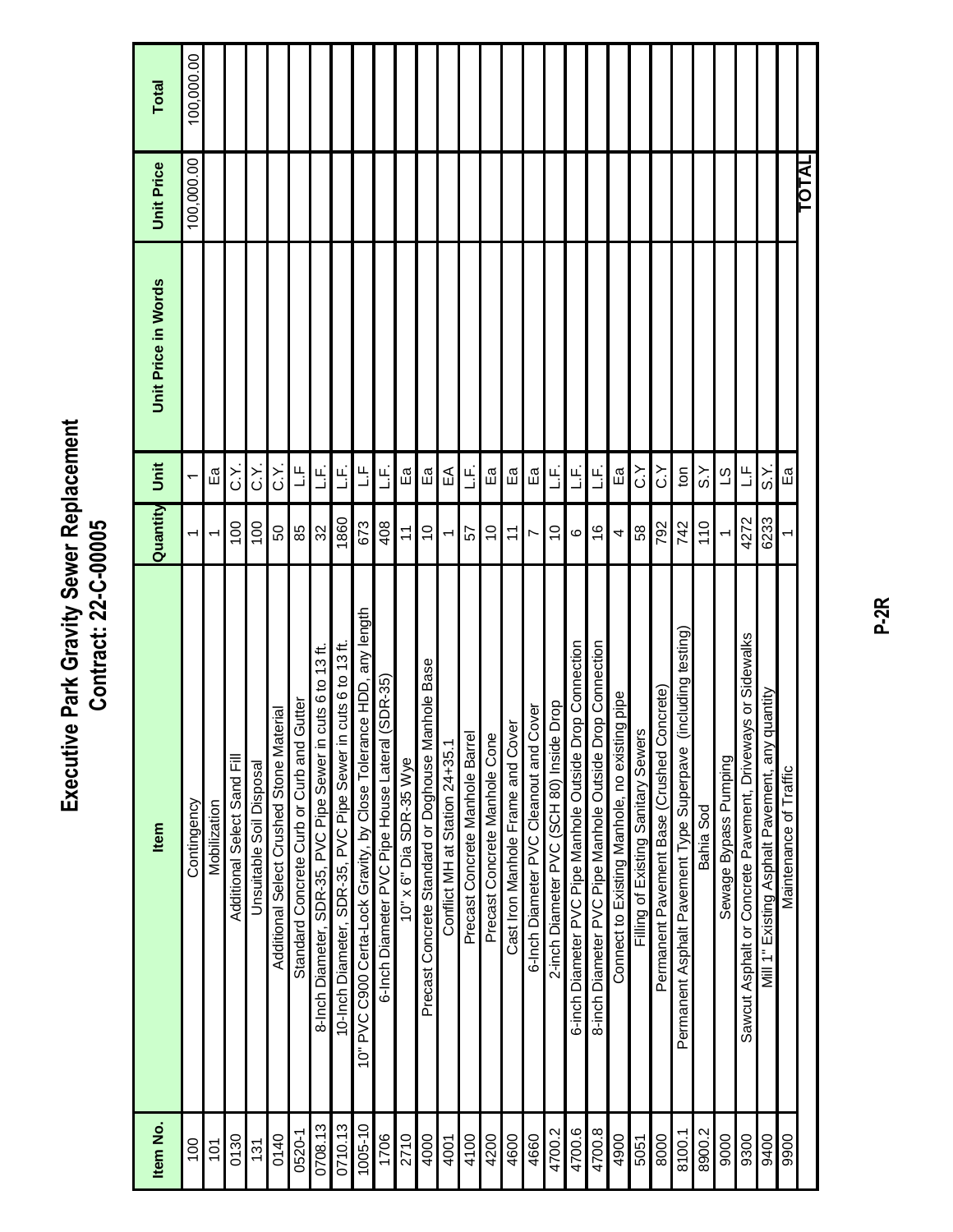#### CONTRACT ITEM 101 - MOBILIZATION

The Contractor shall furnish all equipment, labor, and materials necessary to mobilize his forces as necessary to perform all the work under this Contract.

Work under this section includes bonding and insurance; transportation, and otherwise movement of all personnel, equipment, supplies, materials and incidentals to the project site; establishment of temporary offices, buildings, safety equipment and first aid supplies, sanitary and other facilities; and all other preconstruction expense necessary for the start of the work, excluding the cost of construction materials, to be constructed under this Contract as shown on the Plans and directed by the Engineer.

Payment for Mobilization will be made at the appropriate Contract Lump Sum Price.

#### CONTRACT ITEM 0131 – UNSUITABLE SOIL DISPOSAL

The Contractor shall furnish all labor, materials, fees, and equipment to transport and dispose of unsuitable soil as ordered by the Engineer in writing and not specifically included under other Contract Items. The contractor shall be responsible for hauling and disposal of the materials and compliance to all applicable regulations.

Payment for Disposal of unsuitable soil material will be made at the appropriate Contract Item Unit Price per cubic yard of removed.

## CONTRACT ITEM 9000 - SEWAGE BYPASS PUMPING

The Contractor shall furnish all materials, labor, equipment and services to pump sewage during modifications to existing sewers and appurtenances.

The proposed method and facilities for pumping shall be subject to the prior approval of the Engineer. Adequate standby facilities shall be provided to ensure that pumping will not be interrupted in the event of power failure or mechanical breakdown. Facilities for sewage pumping shall be of sufficient capacity to handle existing flows plus additional flow that may occur during periods of rainfall. Precautions must be taken to make certain that sewer flow control operations do not cause flooding or damage to public or private property being served by the sewers involved.

The work includes all incidental excavation, selected fill material, sumps, flumes, dams, plugs, bulkheads, pumping and power equipment, fuel, labor, maintenance and repair of equipment, temporary or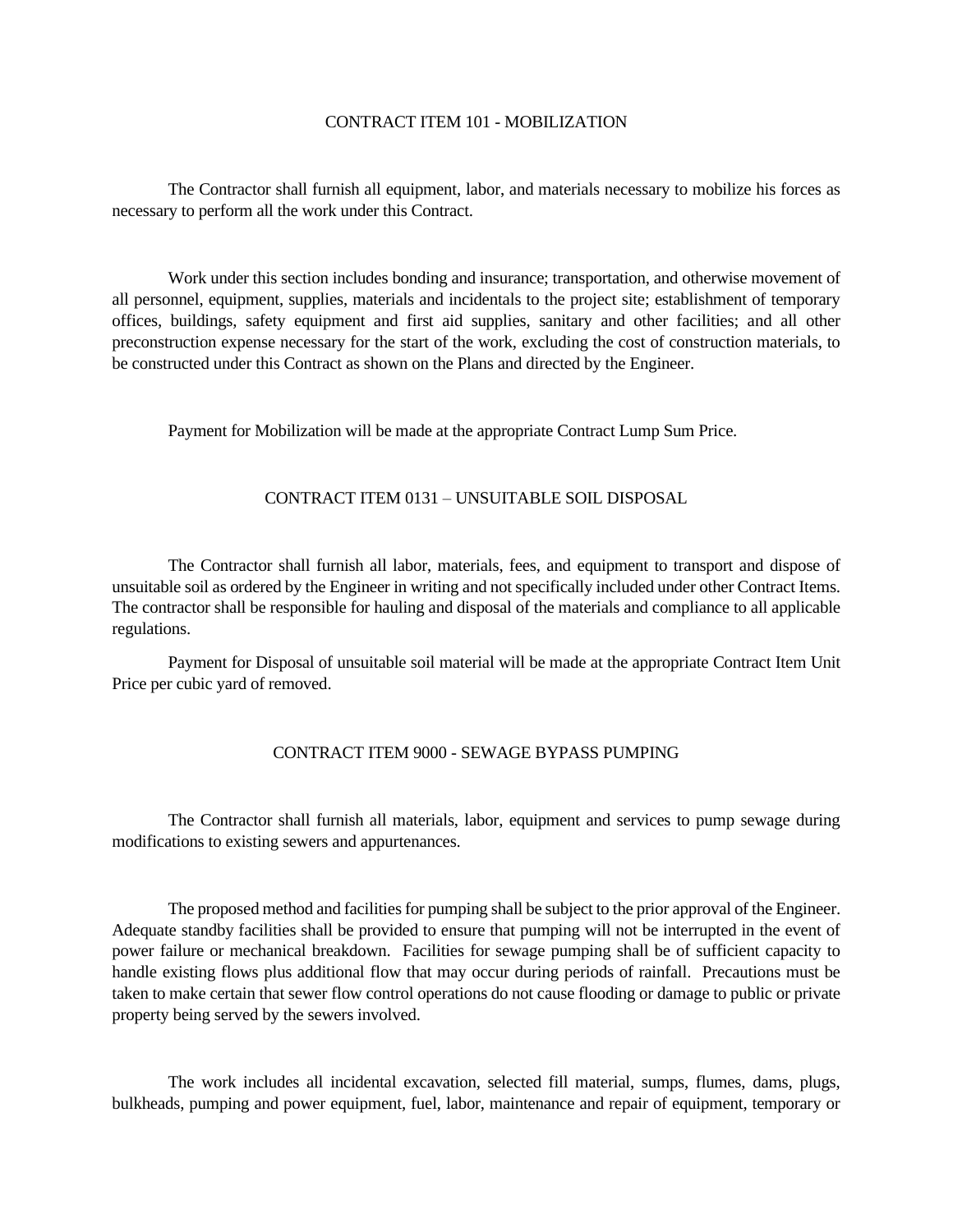permanent electrical service, discharge piping, timber, sheeting, shoring, bracing, fittings, valves, other necessary facilities to divert sewage by pumping around a construction area, and removal of all sewage pumping facilities, all complete and in place.

Contractor shall utilize a wastewater bypass system as necessary to complete this project. The majority of the proposed sewer pipe is designed adjacent and parallel to the existing gravity sewer with the intent that existing wastewater flow can remain in the existing sewer while the new sewer system is constructed. Bypass pumping will be required for the pumping station's influent pipe replacement and other locations as deemed necessary by the contractor. The bypass pumping system shall be in accordance with Specific Provision SP-64B Bypass Pumping (Linework) and the bypass pumps shall be sized to deliver a peak flow of 350 gpm.

Payment for Bypass Pumping will be made at the Contract Unit price per Bypass Pumping utilized for the entire project as a Lump Sum (LS). Therefore, if the contractor utilizes only 1 or several bypass setups for the project, the contractor will only be paid the bypass item lump sum cost for the entire project.

## CONTRACT ITEM 9999 - MAINTENANCE OF TRAFFIC

The Contractor shall furnish all materials, equipment, and labor to establish and maintain all traffic maintenance devices and personnel for the lane closure as shown on the Plans, specified, and directed by the Engineer.

The work includes all striping requirements as described in Specific Provision 24, installation of all signs, barricades, lights and flagmen, additional earth excavation, selected fill, temporary wearing surface, temporary bridges, and all appurtenant work complete in place as necessary to control traffic and provide for safety to the public, all in compliance with the Manual on Uniform Traffic Control Devices, "MUTCD," with subsequent revisions and additions, and to the satisfaction of the Engineer.

Payment for Maintenance of Traffic will be made at the appropriate Contract Lump Sum Price.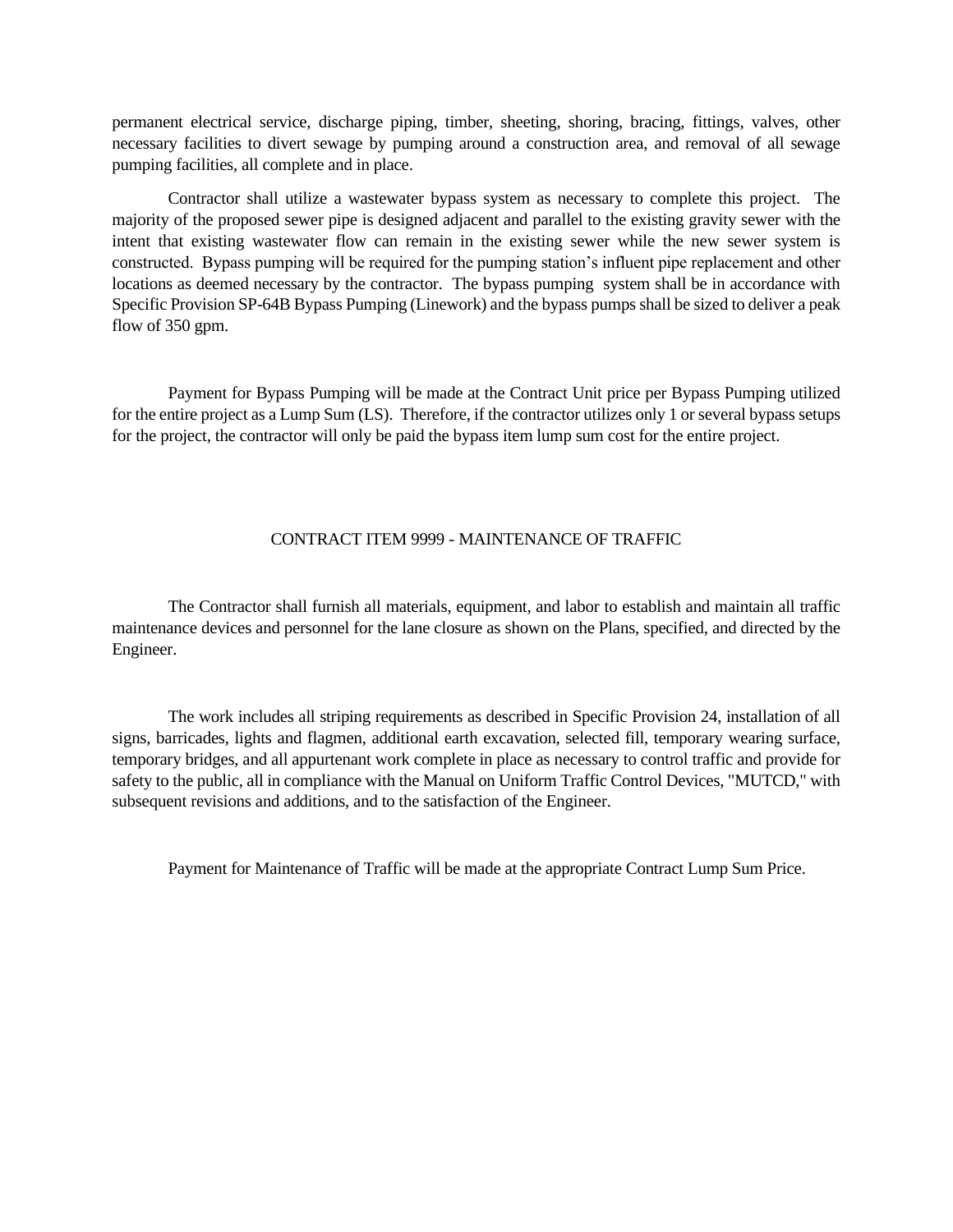

| ) 7 - )) - )<br>) - )<br>/ - | <b>DESCRIPTION</b> |                                            |  |  |  |
|------------------------------|--------------------|--------------------------------------------|--|--|--|
|                              | BY   DATE          |                                            |  |  |  |
|                              |                    |                                            |  |  |  |
|                              | DESCRIPTION        | 10" DIRECTIONAL DRILL PIPE REVISED TO C900 |  |  |  |
|                              | DATE               | CVL 3/22/22                                |  |  |  |
|                              | BY                 |                                            |  |  |  |